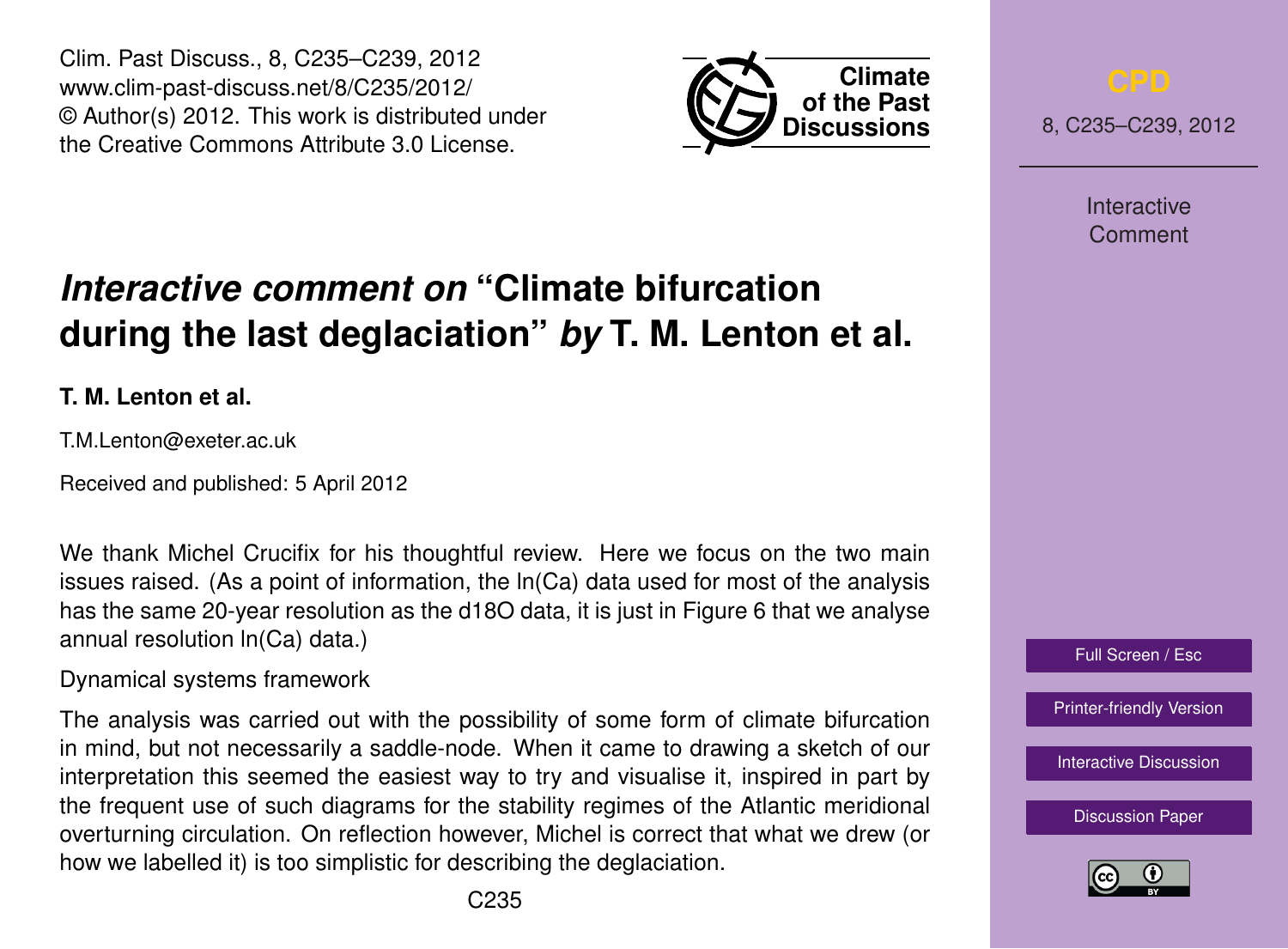The suggestion to reinterpret in terms of a 'slow-fast' system is an excellent one. There is indeed interplay between changes in ocean circulation and slower components of the Earth system, in this case freshwater input to the North Atlantic, or at least the contribution to it from slow changes in Northern Hemisphere ice volume. We discuss this a little in the paper; there being some paleo-data support for the idea that the warm Bølling-Allerød interval encouraged ice melt and pulses of freshwater to the ocean that in turn weakened the Atlantic overturning circulation. The hypothesis that the Younger Dryas was triggered by a large freshwater pulse that had accumulated in the warm conditions of the Bølling-Allerød is also broadly consistent with this view. So, we agree that Figure 7 of the original paper was really an attempt to capture the dynamics of the fast system (in this case the Atlantic meridional overturning circulation). We propose to reframe the discussion in terms of a slow-fast system and redraw the figure along the lines of Fig. 1.

In Fig. 1 we suggest that the isocline of the slow variable is only modestly sloped (i.e. a small effect of Atlantic MOC state on freshwater input to the N. Atlantic), such that the Bølling-Allerød is an alternative stable state but close to being degenerate. Sloping the isoclines further could of course make it a quasi-stable transient state. We further suggest that the slow isocline is moving to the left with time, associated with the overall rise in CO2 and deglaciation of the planet. This is of course a simplified picture as in reality only the orbital forcing is truly external to the Earth system. Furthermore, we have not drawn the movement of the isocline between the start and end of the Bølling-Allerød, which would work against the movement to the right on the upper branch of the slow manifold. Instead we show the closed loop of a DO cycle if there were no movement of the isocline. To make things clearer we would probably need three figures, one for the situation at each transition. Furthermore, we think that to fully explore the 'slow-fast' system interpretation of the Dansgaard-Oeschger events would be a further paper in itself.

We greatly enjoyed the review by Crucifix (2012) and were aware of alternative dy-

8, C235–C239, 2012

Interactive Comment

Full Screen / Esc

[Printer-friendly Version](http://www.clim-past-discuss.net/8/C235/2012/cpd-8-C235-2012-print.pdf)

[Interactive Discussion](http://www.clim-past-discuss.net/8/321/2012/cpd-8-321-2012-discussion.html)

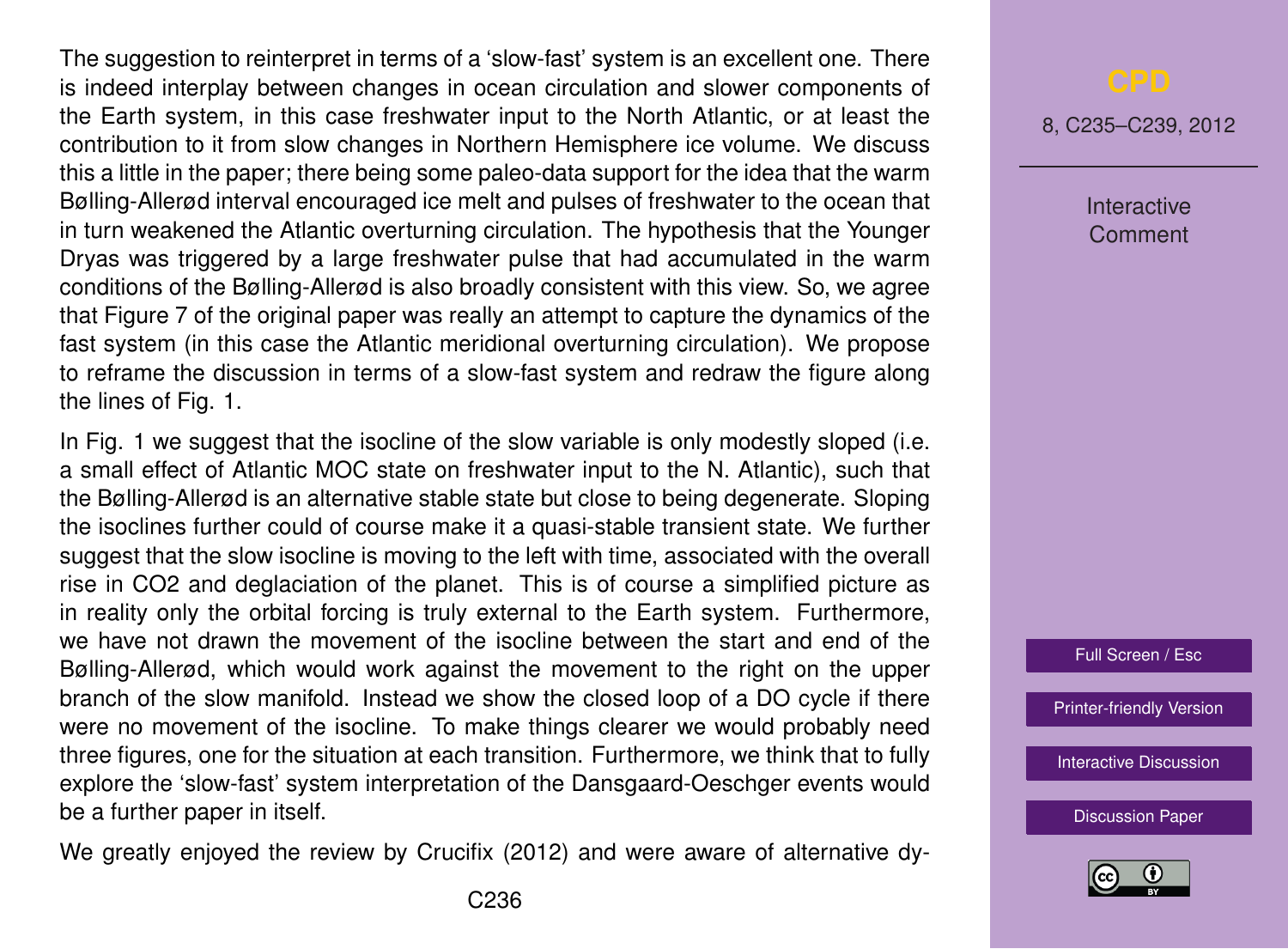namical system models for the Dansgaard-Oeschger events, based around oscillators, but not with the same depth and clarity as described there. In revising, we propose to discuss the alternatives, and to make it clear that the revised Figure above does not cover them (although we prefer not to add further figures to our paper). Some initial thoughts follow:

First a point of clarification; we note that in the deglaciation, the transition is from what could be an oscillating regime to a final state that has deep convection (the Holocene) rather than a 'diffusive haline' regime (without deep convection), which is what is seen in the models with a homoclinic bifurcation. Therefore, we do not think a homoclinic bifurcation is the appropriate model for entry into the Holocene, at least not based on current theory. Instead, Timmermann et al. (2003) (their Figure 10) suggest a model for the transition from an oscillating to a convective regime, which is a reversal through a Hopf bifurcation (from cyclic to fixed point attractor). If there were a Hopf bifurcation then the signal of critical slowing down is expected. So, this scenario at least would be compatible with the data for the indices presented.

Interestingly, in the theory of Timmermann et al. (2003) entry into a Heinrich event is through a saddle-node (fold) bifurcation, which should also show a slowing down signal. We note that in our analysis of ln(Ca) data in the run up to the Bølling warming (Figure 5 of the original paper), there is the signal of slowing down accompanied by increased variance in the run up to Heinrich Event 1 around 16.8 ka BP.

If there were a homoclinic bifurcation or an infinite period bifurcation involved in the deglaciation, then in the case of a homoclinic connection where a cycle connects to a saddle (called a 'saddle connection' by Thompson and Sieber 2011) then this should be characterised by the period of the cycle tending to infinity. From an early warning point of view, considering the case of deglaciation, this is not particularly helpful as if there is cyclic behaviour there is only one instance of the cycle in going from the Last Glacial Maximum to the Holocene, so no way to say if the cycle is getting longer. This type of interpretation is more fruitful if one reverses time and looks in the other direction

8, C235–C239, 2012

**Interactive Comment** 



[Printer-friendly Version](http://www.clim-past-discuss.net/8/C235/2012/cpd-8-C235-2012-print.pdf)

[Interactive Discussion](http://www.clim-past-discuss.net/8/321/2012/cpd-8-321-2012-discussion.html)

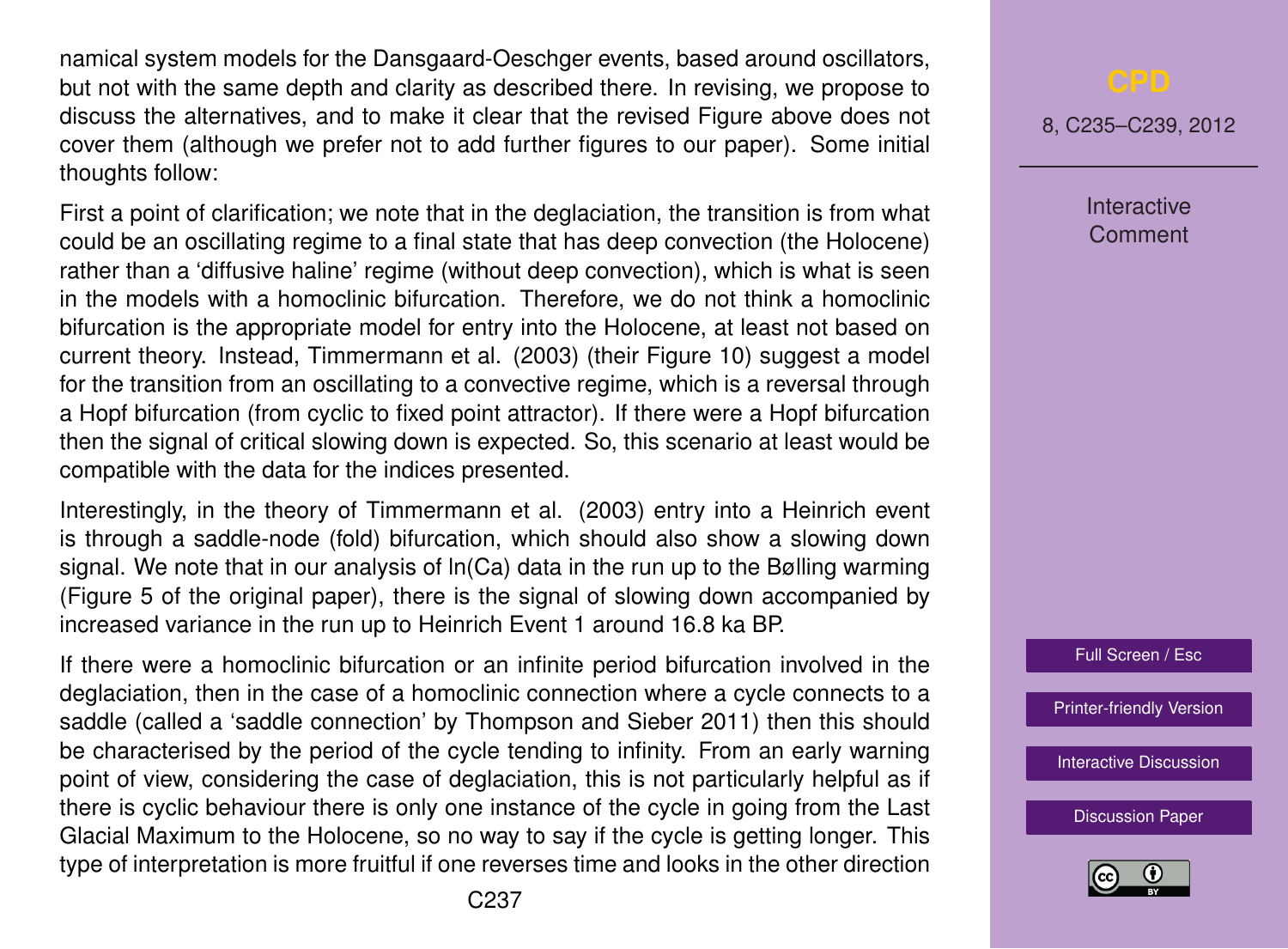(back toward the Eemian); it is clear that as ice volume on the planet decreases, the duration of the warm intervals get longer and with this the overall DO cycle gets longer (although there are exceptions to the rule). We think a more detailed discussion of this would be appropriate for a paper exploring the phenomenon of DO events as a whole, rather than our paper focused on the deglaciation.

## Visualisation of the results

We have thought again about how to rationalise the number of figures or sub-panels. We propose to replace Figures 4 and 5 (analysis of the run-up to the Bølling warming) with new results in response to referee #1, which analyse composite time-series that remove the Bølling-Allerød and splice the Younger Dryas to the run up to the Bølling-Allerød. This at least would not add to the figures. To reduce the number of figures we propose to move Figure 6 (analysis of the annual resolution Ca data) to an Appendix or to remove it altogether.

## References

Crucifix, M. (2012), Oscillators and relaxation phenomena in Pleistocene climate theory, Philosophical Transactions of the Royal Society A: Mathematical, Physical and Engineering Sciences, 370(1962), 1140-1165.

Thompson, J. M. T., and J. Sieber (2011), Predicting climate tipping as a noisy bifurcation: a review, International Journal of Bifurcation and Chaos, 21(2), 399-423.

Timmermann, A., et al. (2003), Coherent Resonant Millennial-Scale Climate Oscillations Triggered by Massive Meltwater Pulses, Journal of Climate, 16(15), 2569-2585.

8, C235–C239, 2012

**Interactive Comment** 

Full Screen / Esc

[Printer-friendly Version](http://www.clim-past-discuss.net/8/C235/2012/cpd-8-C235-2012-print.pdf)

[Interactive Discussion](http://www.clim-past-discuss.net/8/321/2012/cpd-8-321-2012-discussion.html)



Interactive comment on Clim. Past Discuss., 8, 321, 2012.